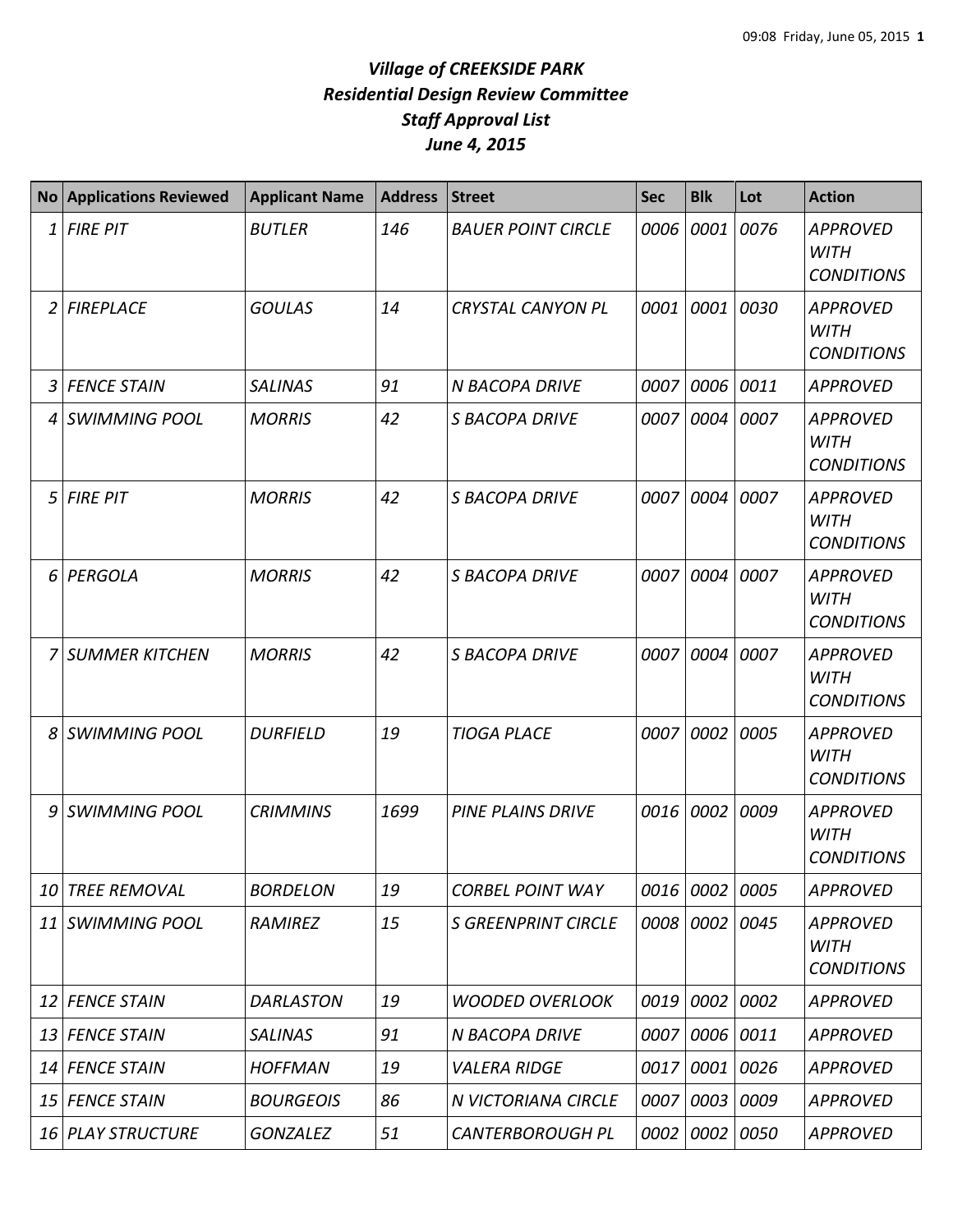| <b>No</b> | <b>Applications Reviewed</b> | <b>Applicant Name</b> | <b>Address</b> | <b>Street</b>               | <b>Sec</b> | <b>Blk</b>     | Lot  | <b>Action</b>                                       |
|-----------|------------------------------|-----------------------|----------------|-----------------------------|------------|----------------|------|-----------------------------------------------------|
| 17 I      | <b>SWIMMING POOL</b>         | <b>ZERANGUE</b>       | 47             | <b>S PINTO POINT CIRCLE</b> | 0012       | 0002           | 0011 | <b>APPROVED</b><br><b>WITH</b><br><b>CONDITIONS</b> |
| 18        | PERGOLA                      | <b>ZERANGUE</b>       | 47             | <b>S PINTO POINT CIRCLE</b> | 0012       | 0002           | 0011 | <b>APPROVED</b><br><b>WITH</b><br><b>CONDITIONS</b> |
| 19        | <b>FIRE PIT</b>              | <b>ZERANGUE</b>       | 47             | <b>S PINTO POINT CIRCLE</b> | 0012       | 0002           | 0011 | <b>APPROVED</b><br><b>WITH</b><br><b>CONDITIONS</b> |
| 20        | <b>SWIMMING POOL</b>         | <b>BLISS</b>          | 46             | <b>WHISPERING THICKET</b>   | 0009       | 0001           | 0027 | <b>APPROVED</b><br><b>WITH</b><br><b>CONDITIONS</b> |
| 21 I      | <b>SWIMMING POOL</b>         | <b>TOMAN</b>          | 10             | N SHASTA BEND CIRCLE 0022   |            | 0001           | 0029 | <b>APPROVED</b><br><b>WITH</b><br><b>CONDITIONS</b> |
| 22        | PERGOLA                      | <b>TOMAN</b>          | 10             | N SHASTA BEND CIRCLE   0022 |            | 0001           | 0029 | <b>APPROVED</b><br><b>WITH</b><br><b>CONDITIONS</b> |
| 23        | <b>SUMMER KITCHEN</b>        | <b>TOMAN</b>          | 10             | N SHASTA BEND CIRCLE        | 0022       | 0001           | 0029 | <b>APPROVED</b><br><b>WITH</b><br><b>CONDITIONS</b> |
| 24        | <b>ARBOR</b>                 | <b>TOMAN</b>          | 10             | N SHASTA BEND CIRCLE 0022   |            | 0001           | 0029 | <b>APPROVED</b><br><b>WITH</b><br><b>CONDITIONS</b> |
| 25        | <b>FENCE STAIN</b>           | <b>MICHAELIS</b>      | 39             | <b>VALLEY COTTAGE PL</b>    | 0026       | 0001           | 0010 | <b>APPROVED</b>                                     |
| 26        | <b>SWIMMING POOL</b>         | LANDGRAF              | 19             | E HULLWOOD CIRCLE           |            | 0002 0002 0002 |      | <b>APPROVED</b><br><b>WITH</b><br><b>CONDITIONS</b> |
| 27        | <b>TREE REMOVAL</b>          | <b>ANATOL</b>         | 39             | <b>S SAGE SPARROW CIR</b>   |            | 0011 0003      | 0014 | <b>APPROVED</b>                                     |
|           | 28 PLAY STRUCTURE            | <b>DAGG</b>           | 15             | <b>RED WAGON DRIVE</b>      |            | 0007 0002 0008 |      | <b>APPROVED</b>                                     |
|           | 29 SWIMMING POOL             | <b>LESNIEWSKI</b>     | 226            | ROCKWELL PARK BLVD          |            | 0033 0010      | 0011 | <b>APPROVED</b><br><b>WITH</b><br><b>CONDITIONS</b> |
|           | 30 PERGOLA                   | <b>LESNIEWSKI</b>     | 226            | ROCKWELL PARK BLVD          |            | 0033 0010      | 0011 | <b>APPROVED</b><br><b>WITH</b><br><b>CONDITIONS</b> |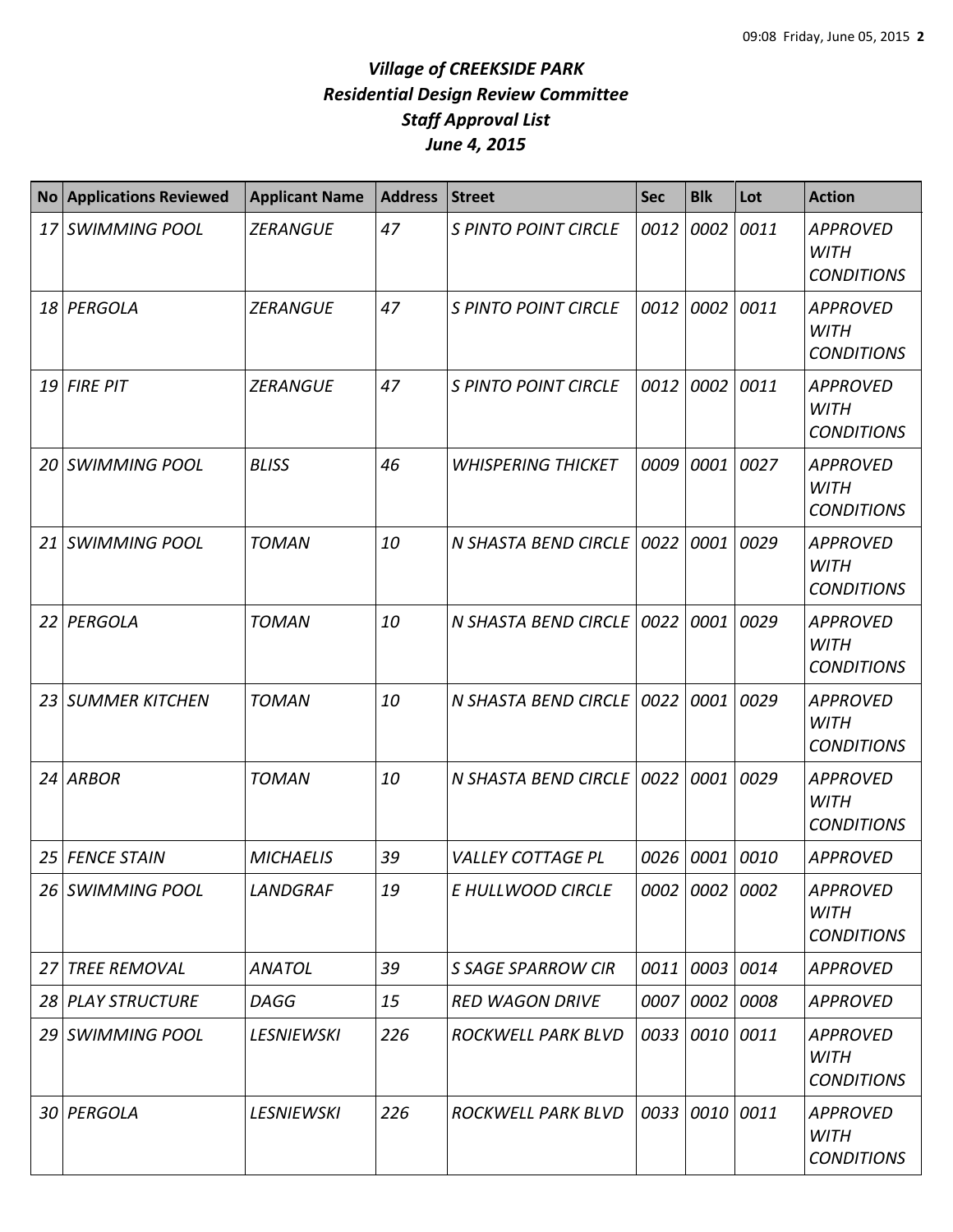| <b>No</b> | <b>Applications Reviewed</b> | <b>Applicant Name</b> | <b>Address</b> | <b>Street</b>              | <b>Sec</b> | <b>Blk</b>     | Lot  | <b>Action</b>                                       |
|-----------|------------------------------|-----------------------|----------------|----------------------------|------------|----------------|------|-----------------------------------------------------|
|           | 31 SWIMMING POOL             | <b>GATTON</b>         | 30             | <b>CLEMENTS SQUARE PL</b>  | 0033       | 0008           | 0008 | <b>APPROVED</b><br><b>WITH</b><br><b>CONDITIONS</b> |
| 32        | <b>WALKWAY</b>               | <b>GATTON</b>         | 30             | <b>CLEMENTS SQUARE PL</b>  | 0033       | 0008 0008      |      | <b>APPROVED</b>                                     |
|           | 33 PERGOLA                   | <b>TARBELL</b>        | 35             | <b>REFLECTING POINT PL</b> | 0016       | 0001           | 0042 | <b>APPROVED</b>                                     |
|           | 34 SWIMMING POOL             | <b>BUTCHER</b>        | 19             | <b>S SWANWICK PLACE</b>    | 0003       | 0002           | 0017 | <b>APPROVED</b><br><b>WITH</b><br><b>CONDITIONS</b> |
|           | 35 PERGOLA                   | <b>PATERSON</b>       | 75             | <b>W CANYON WREN CIR</b>   | 0013       | 0001           | 0027 | <b>APPROVED</b><br><b>WITH</b><br><b>CONDITIONS</b> |
|           | <b>36 SUMMER KITCHEN</b>     | <b>PATERSON</b>       | 75             | <b>W CANYON WREN CIR</b>   | 0013       | 0001           | 0027 | <b>APPROVED</b><br><b>WITH</b><br><b>CONDITIONS</b> |
|           | 37 SCREENS                   | <b>PATERSON</b>       | 75             | <b>W CANYON WREN CIR</b>   | 0013       | 0001           | 0027 | <b>APPROVED</b>                                     |
|           | 38 PATIO COVER               | LAGARCE               | 14             | <b>CAPRICE BEND PLACE</b>  | 0012       | 0001           | 0004 | <b>APPROVED</b><br><b>WITH</b><br><b>CONDITIONS</b> |
|           | 39 SWIMMING POOL             | BAYHAM                | 10             | <b>BEACONS LIGHT PLACE</b> | 0019       | 0001           | 0031 | <b>APPROVED</b><br><b>WITH</b><br><b>CONDITIONS</b> |
|           | $40$ FIRE PIT                | BAYHAM                | 10             | <b>BEACONS LIGHT PLACE</b> | 0019       | 0001           | 0031 | <b>APPROVED</b><br><b>WITH</b><br><b>CONDITIONS</b> |
|           | 41 SWIMMING POOL             | <b>TOWNSEND</b>       | 42             | <b>HEARTHWICK ROAD</b>     |            | 0002 0002 0001 |      | <b>APPROVED</b><br>WITH<br><b>CONDITIONS</b>        |
|           | 42 PATIO                     | <b>CRAWFORD</b>       | 31             | <b>OVERLAND HEATH DR</b>   |            | 0018 0002 0008 |      | <b>APPROVED</b>                                     |
|           | 43 SWIMMING POOL             | <b>ROGANI</b>         | 35             | <b>FRAISER FIR PLACE</b>   | 0005       | 0001 0032      |      | <b>APPROVED</b><br>WITH<br><b>CONDITIONS</b>        |
|           | 44 PERGOLA                   | <b>ARGUELLES</b>      | 27             | E WOLF CABIN CIRCLE        | 0014       | 0006 0013      |      | <b>APPROVED</b><br><b>WITH</b><br><b>CONDITIONS</b> |